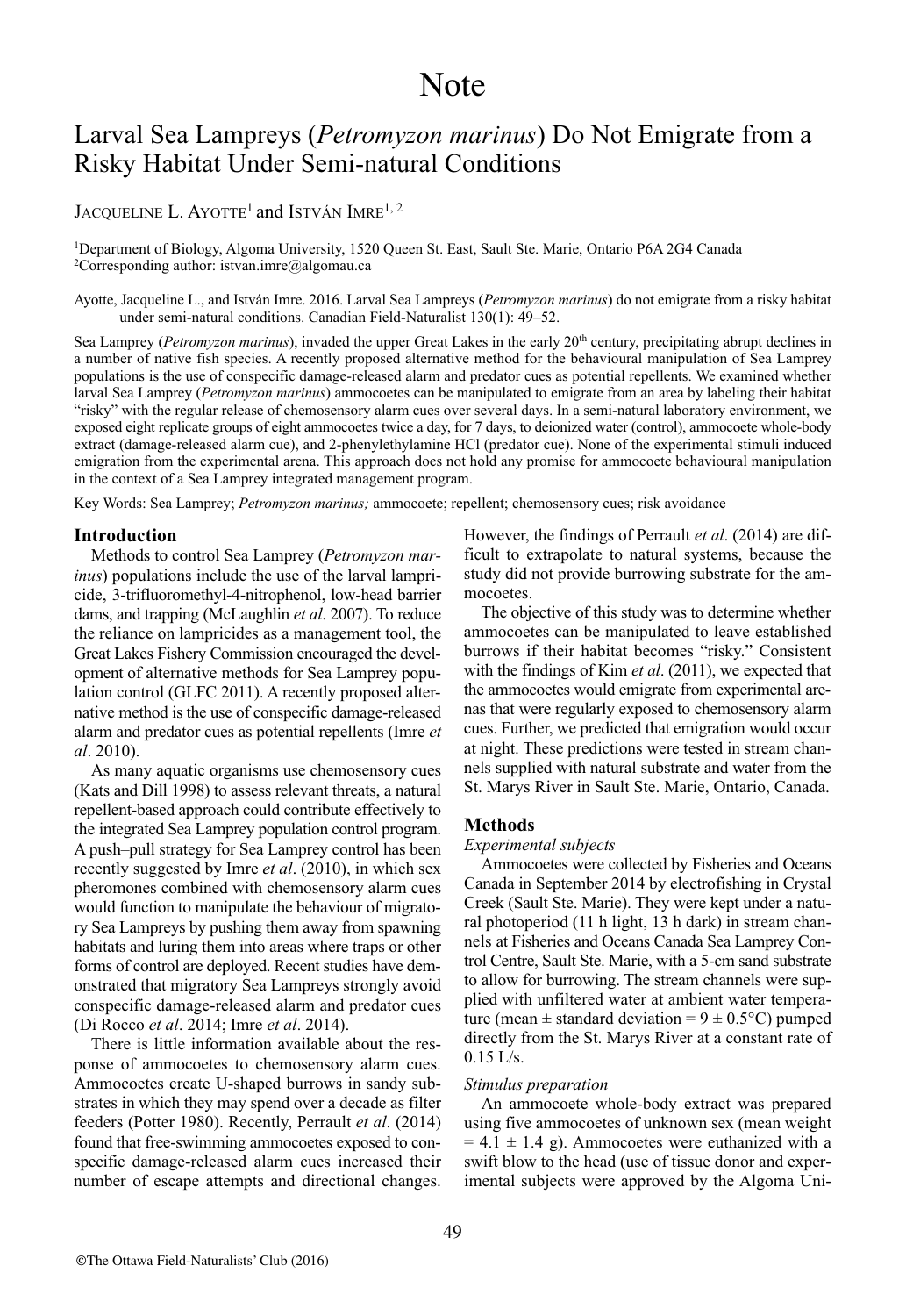versity Animal Care Committee; AUP no. 2014-II-02). We harvested 20.5 g of body tissue from donors and homogenized it in 50 mL of distilled water. We filtered the extract through cheesecloth and diluted it to a final volume of 500 mL. We further diluted the solution to one part alarm cue to 10 parts water and froze it in 10 mL aliquots at −20°C. We also prepared 10 mL of 0.32 m 2-phenylethylamine HCl (PEa HCl) solution just before distribution into experimental arenas. PEa HCl is a compound present in mammalian urine that induces an avoidance response in migratory Sea Lampreys (imre *et al*. 2014).

assuming full and uniform distribution of these stimuli in the experimental arena from top to bottom, the minimum concentration experienced by the ammocoetes was about 71 ppm for the alarm cue and  $2.3 \times$ 10<sup>-4</sup> M for the PEA HCl. The concentration of these stimuli was considerably higher than that needed to induce significant avoidance responses by migratory Sea Lampreys (3.3 ppm for the Sea Lamprey extract and 2.1 × 10−5 m for PEa HCl; imre *et al.* 2014).

# *Experimental set-up*

Six stream channels at the Fisheries and oceans Canada Sea Lamprey Control Centre were used to create 12 experimental arenas (two parallel experimental arenas per stream channel). The two experimental arenas (20 cm wide by 90 cm long) and associated emigration areas (20 cm wide by 30 cm long) in each stream channel were separated by pine boards (2.5 cm wide by 15 cm high by 120 cm long) positioned in the middle of each channel and delimited by perforated metal barriers at the upstream end and metal mosquito nets inserted at 90 cm and 120 cm, respectively, from the upstream end (Figure 1). Experimental animals could enter the emigration area through a slit (1 cm above the substrate) cut in the mosquito net separating the emigration area from the experimental arena.

The upstream end of the experimental arenas was located 60 cm downstream from the inflow. We added fine sand (to a depth of approximately 5 cm) to each experimental arena so that ammocoetes could establish burrows. The discharge in each stream channel was adjusted to 0.15 L/s to create a water velocity of about 0.01 m/s in the experimental arenas. Dye tests were performed to determine the water velocity and the optimal location for administering the stimuli. in these tests, the dye spread quickly to cover the whole surface of the experimental arenas and blanketed the substrate uniformly.

#### *Experimental design*

The experiment was performed between 12 and 25 October 2014 at the Fisheries and Oceans Canada Sea Lamprey Control Centre. Eight randomly chosen ammocoetes were transferred to each of the experimental arenas. After a 24-h acclimation period, each of the replicate arenas was injected with one of three treatments twice a day, for 7 days: distilled water (control), ammocoete whole-body extract, or PEa HCl. For each treatment, we performed eight replicates.

Each morning at 0900 and in the evening at sundown, 10 mL of one of the three stimuli were injected 10 cm upstream from the upper end of each experimental arena. The stimulus injection areas of the two parallel experimental arenas in the same stream channel were separated by a 40 cm long wooden barrier to prevent mixing of the administered stimuli. Stimuli of the same type were injected upstream of both experimental arenas in the same stream channel. Stimuli were administered in a single dose to mimic a single predation event (ammocoete whole-body extract) or the presence of a mammalian predator (PEA HCl). Treatments were rotated among the six stream channels to eliminate any potential biases created by their position.

We recorded the number of ammocoetes in the emigration areas in the morning (result of emigration at night) and at sundown (result of emigration during the day). The ammocoetes were in the experimental arenas for 7 days or, if any individuals left the experimental arena earlier, they were removed, quickly euthanized using tricaine methanesulfonate (0.015 mL/L), weighed

| Emigration<br>area | Experimental arena | x<br>Barrier |  |
|--------------------|--------------------|--------------|--|
| Emigration<br>area | Experimental arena | x            |  |

FiGURE 1. overhead view of a stream channel containing two parallel experimental arenas with their associated emigration areas used to test the response of Sea Lamprey (*Petromyzon marinus*) ammocoetes to conspecific damage-released alarm cues and a predator cue under semi-natural conditions. The arrow indicates the direction of water flow. The experimental stimuli were released in the locations indicated with an x in the diagram. The barrier separated the stimulus release areas to avoid mixing of the stimuli destined for the individual experimental arenas.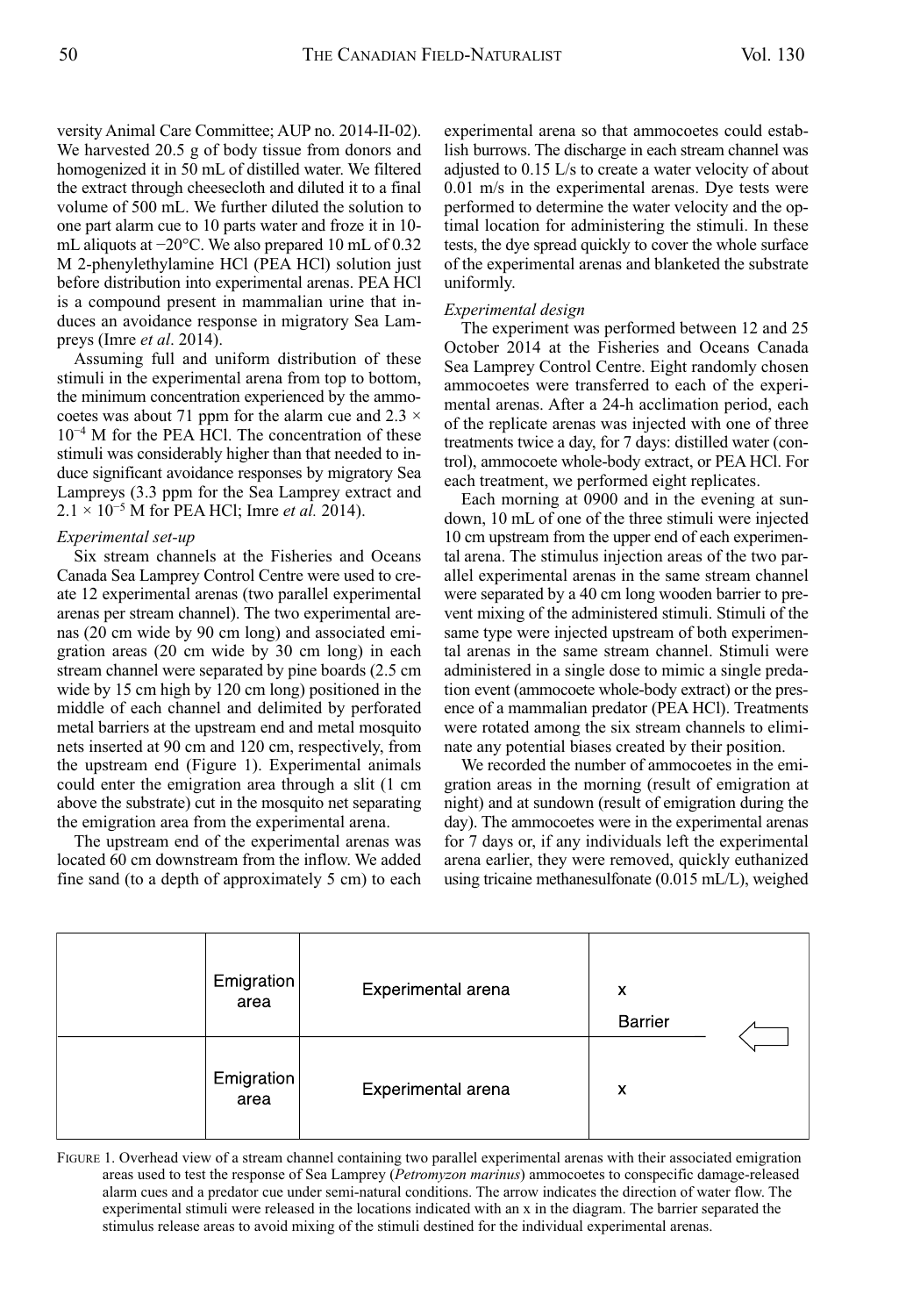(to the nearest 0.1 g), and measured for total length (to the nearest mm).

a total of 192 ammocoetes were used in the experiment (mean total length =  $8.0 \pm 1.9$  cm, mean wet mass = 1.1  $\pm$  0.6 g). Water temperature (mean = 9  $\pm$ 0.5°C), discharge (mean =  $0.14 \pm 0.01$  L/s), water velocity (mean =  $0.01 \pm 0.003$  m/s), and water depth (mean =  $7.6 \pm 0.2$  cm) were recorded throughout the experiment.

#### *Statistical analysis*

One-way analyses of variance (ANOVA) were used to compare the number of emigrants, wet mass, total length, water velocity, discharge, and water depth among treatments. all statistical analyses were performed using Statistica 12 (StatSoft Inc., Tulsa, Oklahoma, USA) with a significance level of  $\alpha = 0.05$ .

# **Results**

Overall, no ammocoetes emigrated from the experimental arenas. There were no statistical differences in wet mass or total length between the treatment groups  $(F_{2, 189} = 1.65, P = 0.19; F_{2, 189} = 1.85, P = 0.16,$ respectively). Similarly, water discharge and velocity were not significantly different between treatments  $(F_{3, 12} = 1.56, P = 0.25; F_{3, 12} = 2.05, P = 0.16$ , respectively), but water depth was  $(F_{3,4} = 18.87, P \le 0.01)$ .

## **Discussion**

This is the first study to investigate the willingness of ammocoetes to emigrate from a risky habitat in a semi-natural environment. We predicted that ammocoetes periodically exposed to conspecific whole-body extract and predator cues over several days would emigrate at night in search of a more suitable habitat. Contrary to our predictions, no ammocoetes left the risky experimental arenas over 7 days of repeated exposure. in contrast, juvenile atlantic Salmon (*Salmo salar*) density significantly decreased in stream areas labeled daily with damage-released alarm cues (Kim *et al*. 2011), compared with control sections.

We noted only one variance in ammocoete behavior during the experiment; during the evening application of the stimuli, one ammocoete was noted slowly swimmingupstreamwhile PEa HCl was administered. When the ammocoete arrived at the front end of the experimental arena and was exposed to PEa HCl, it rapidly changed direction, swimming quickly to the opposite end of the arena and vigorously burrowing into the substrate. This behaviour suggests that ammocoetes do respond to PEA HCl, not unlike migratory Sea Lampreys (imre *et al*. 2014; Di Rocco *et al.* 2014), but the alarm cues in our experiment did not seem sufficient to initiate relocation once ammocoetes were established in burrows. vulnerability to predation at this stage in life apparently prevented the ammocoetes from leaving the safety of an established burrow.

Habitat choice is crucial for survival and maximizing individual fitness. Typically, animals will choose a habitat that is plentiful in food and low in predators, but trade-offs often create more risky situations (Lima and Dill 1990). Although it would seem evolutionarily unfavourable to occupy a habitat where there is a high risk of predation, it is apparently beneficial for the ammocoetes to remain in the safety of their burrows if danger is detected nearby, rather than risk being eaten while trying to emigrate.

Quintella *et al.* (2005) found that ammocoetes occupying favourable environments may remain in their burrows for several months without moving. The favourable habitat provided by our experimental set-up — low ammocoete density, optimal substrate composition, and consistent environmental conditions — could partly explain why we did not observe any emigrating ammocoetes. Thus, our findings might not reflect an accurate representation of ammocoete behavioural responses at other times of the year, as most ammocoete movement occurs during spring flooding (Manion and mcLain 1971). Future research should examine the effect of repellents on ammocoetes in the spring. Alternatively, it is possible that a higher concentration or more frequent addition of the stimuli is needed to induce ammocoete emigration from the experimental arenas.

In conclusion, no ammocoetes left the experimental area in the repeated presence of damage-released alarm or predator cues throughout the experiment. This approach appears to be ineffective as a natural deterrent for ammocoetes established in burrows.

# **Acknowledgements**

Funding for this project was provided by the Great Lakes Fishery Commission and Northern Ontario Heritage Fund Corporation. We are grateful to Fisheries and Oceans Canada for logistical support. This manuscript was improved by constructive comments from C. B. Renaud, S. m. Nowicki, and an anonymous reviewer.

## **Literature Cited**

- **Di Rocco, R. T., C. F. Belanger, I. Imre, G. E. Brown,** and **N. S. Johnson.** 2014. Daytime avoidance of chemosensory alarm cues by adult sea lamprey (*Petromyzon marinus).* Canadian Journal of Fisheries and Aquatic Sciences 71: 824–830.
- **GLFC (Great Lakes Fishery Commission).** 2011. Strategic vision of the Great Lakes Fishery Commission 2011–2020. GLFC, ann arbor, michigan, USa. accessed 28 october 2014. http://www.glfc.org/pubs/SpecialPubs/Strategicvi sion 2012.pdf.
- **Imre, I., G. E. Brown, R. A. Bergstedt,** and **R. McDonald.** 2010. Use of chemosensory cues as repellents for sea lamprey: potential directions for population management. Journal of Great Lakes Research 36: 790–793.
- **Imre, I., R. T. Di Rocco, C. F. Belanger, G. E. Brown,** and N. S. Johnson. 2014. The behavioural response of adult *Petromyzon marinus* to damage-released alarm and predator cues. Journal of Fish Biology 84: 1490–1502.